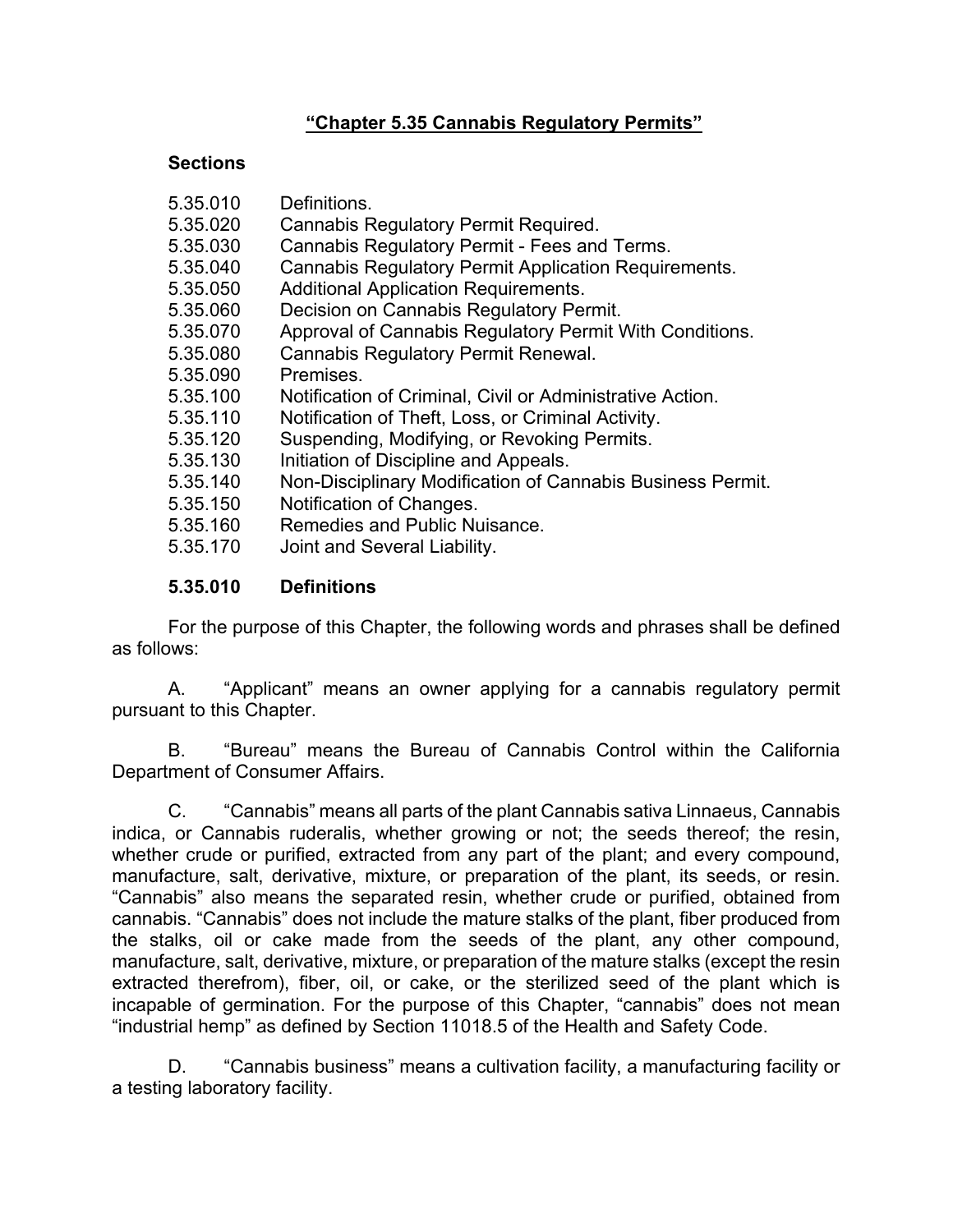E. "Cannabis products" has the same meaning as in Section 11018.1 of the Health and Safety Code.

F. "Canopy space" means the designated areas at a cultivation facility that will contain mature plants at any point in time.

G. "City" means the City of Banning.

H. "City Manager" means the City Manager or his/her designee.

I. "Convicted" or "conviction" means a plea or verdict of guilty or a conviction following a plea of nolo contendere was entered, but does not include any plea, verdict, or conviction that is expunged pursuant to California law or a similar federal or state law where the expungement was granted.

J. "Commercial cannabis activity" includes the cultivation, possession, manufacture, distribution, processing, storing, laboratory testing, packaging, labeling, transportation, delivery or sale of cannabis and cannabis products, or engaging in any other cannabis activity that requires a state license issued by a licensing authority.

K. "Cultivation" means any activity involving the planting, growing, harvesting, drying, curing, grading, or trimming of cannabis.

L. "Cultivation facility" means a location where cannabis is planted, grown, harvested, dried, cured, graded, or trimmed, or a location where any combination of those activities occurs.

M. "Extraction" means a process by which cannabinoids are separated from cannabis plant material through chemical or physical means.

N. "Financial interest" shall have the meaning set forth in Section 5004 of Title 16 of the California Code of Regulations, as the same may be amended from time to time.

O. "Indoors" means within a fully enclosed and secure structure.

P. "Infusion" means a process by which cannabis, cannabinoids, or cannabis concentrates, are directly incorporated into a product formulation to produce a cannabis product.

Q. "Licensing authority" means the Bureau of Cannabis Control; CalCannabis Cultivation Licensing, a division of the California Department of Food and Agriculture (CDFA); the California Department of Public Health's Manufactured Cannabis Safety Branch; or any other state cannabis licensing authority.

R. "Manufacture" means to compound, blend, extract, infuse, or otherwise make or prepare a cannabis product.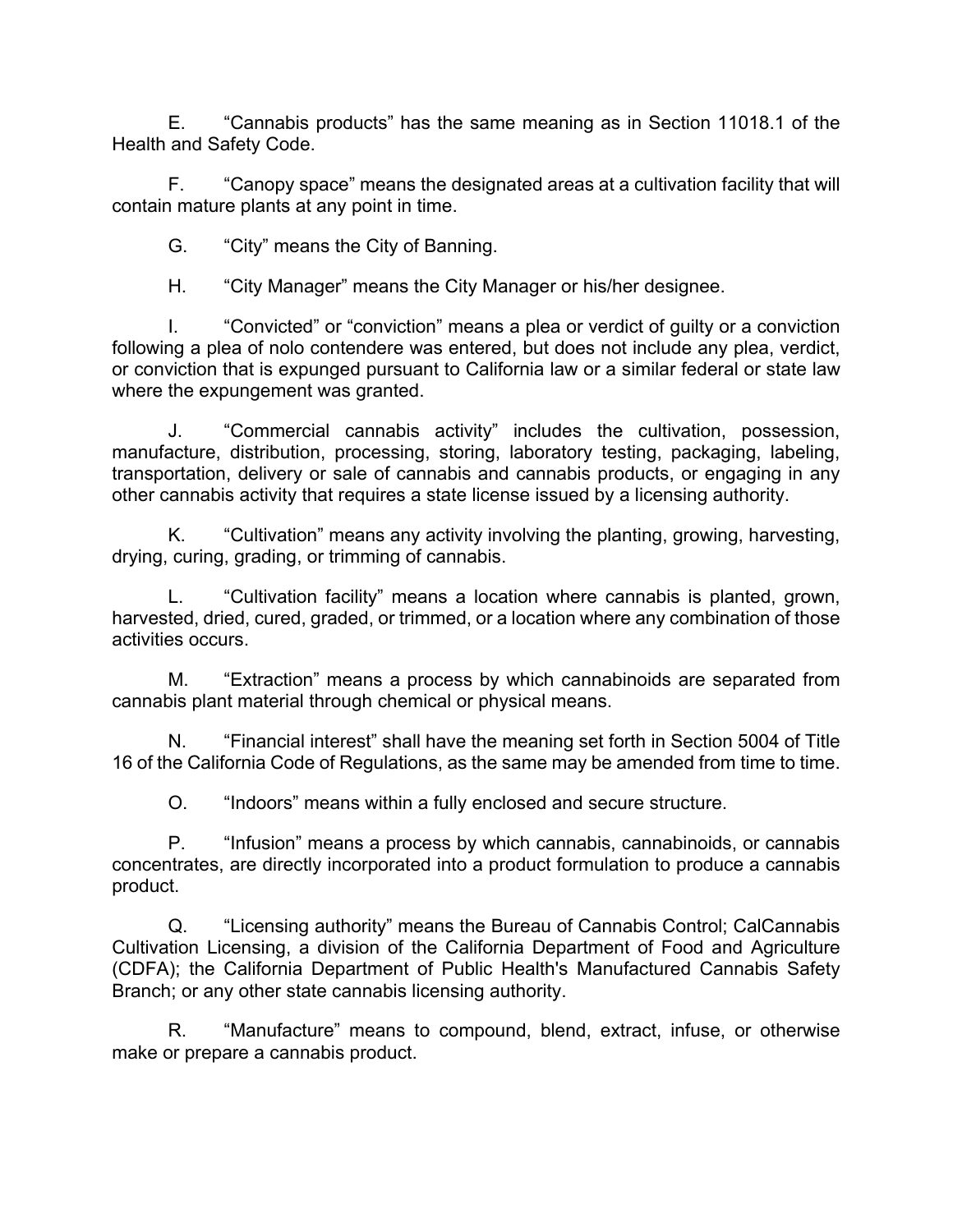S. "Manufacturing facility" means a location that conducts the production, preparation, propagation, or compounding of cannabis or cannabis products either directly or indirectly or by extraction methods, or independently by means of chemical synthesis, or by a combination of extraction and chemical synthesis at a fixed location that packages or repackages cannabis or cannabis products or labels or relabels its container.

T. "Outdoors" means any area or location not specifically meeting the definition of indoors.

U. "Owner" means any of the following:

1. A person with an aggregate ownership interest of 20 percent or more in the person applying for a permit or a permittee, unless the interest is solely a security, lien, or encumbrance.

2. The chief executive officer of a nonprofit or other entity.

3. A member of the board of directors of a nonprofit.

4. An individual who will be participating in the direction, control, or management of the person applying for a permit. An owner who is an individual participating in the direction, control, or management of the commercial cannabis business includes any of the following:

a) A partner of a cannabis business that is organized as a partnership.

b) A member of a limited liability company of a cannabis business that is organized as a limited liability company.

c) An officer or director of a cannabis business that is organized as a corporation.

V. "Nonvolatile solvent" means any solvent used in the extraction process that is not a volatile solvent. For purposes of this Chapter only, nonvolatile solvents include carbon dioxide and ethanol.

W. "Package" means any container or receptacle used for holding cannabis or cannabis products.

X. "Permit" means a Cannabis Regulatory Permit issued under this Chapter.

Y. "Permittee" means any person holding a Permit under this Chapter.

Z. "Person" includes any individual, firm, partnership, joint venture, association, corporation, limited liability company, estate, trust, business trust, receiver,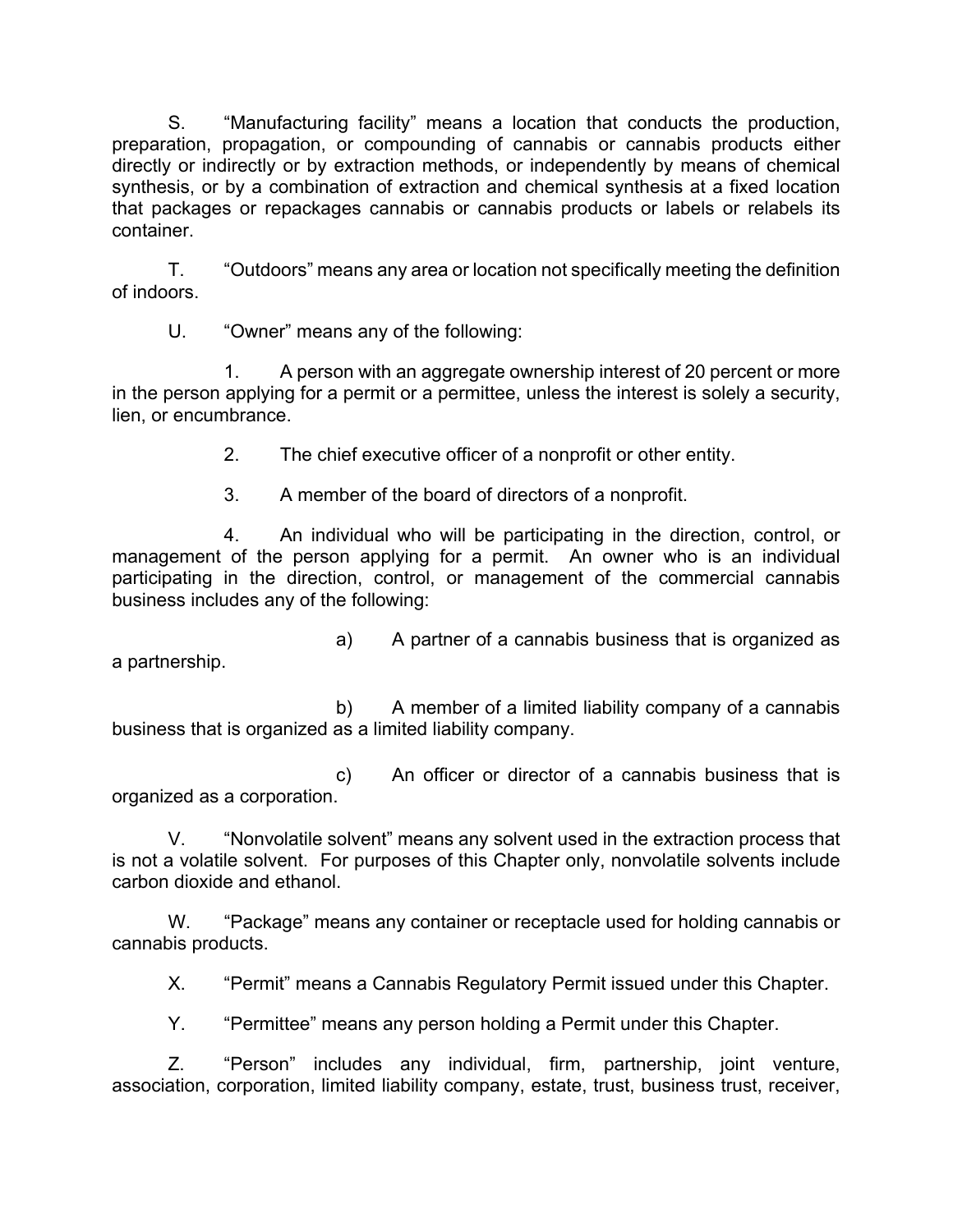syndicate, non-profit, or any other group or combination acting as a unit, and the plural as well as the singular.

AA. "Premises" means the designated structure or structures and land specified in the application that is owned, leased, or otherwise held under the control of the applicant or permittee where the commercial cannabis activity will be or is conducted.

BB. "Significant discrepancy" means a difference in actual inventory compared to records pertaining to inventory of at least one thousand dollars (\$1,000). For purposes of determining a discrepancy, the acquisition price of the cannabis goods shall be used to determine the value of cannabis goods in a permittee's inventory.

CC. "Testing laboratory" means a laboratory, facility, or entity in the city that offers or performs tests of cannabis or cannabis products and that is both of the following:

1. Accredited by an accrediting body that is independent from all other persons involved in commercial cannabis activity in the state.

2. Licensed by the Bureau.

DD. "Volatile solvent" means any solvent that is or produces a flammable gas or vapor that, when present in the air in sufficient quantities, will create explosive or ignitable mixtures. Examples of volatile solvents include, but are not limited to, butane, hexane, and propane.

### **5.35.020 Cannabis Regulatory Permit Required.**

A. No person shall establish, operate or engage in commercial cannabis activity within the City unless the person has:

- 1. A valid business license;
- 2. A valid permit issued by the City pursuant to this Chapter;
- 3. A valid conditional use permit issued pursuant to Chapter 17.52; and

4. A valid license issued by a licensing authority to conduct the specific commercial cannabis activity that is being conducted on the premises.

B. The City Manager, in consultation with the Chief of Police, shall evaluate and issue or deny a permit within forty-five (45) days of receipt of a completed application.

C. Any permit that is issued shall not go into effect unless a conditional use permit is also issued by the City Council pursuant to Chapter 17.53 of the Banning Municipal Code.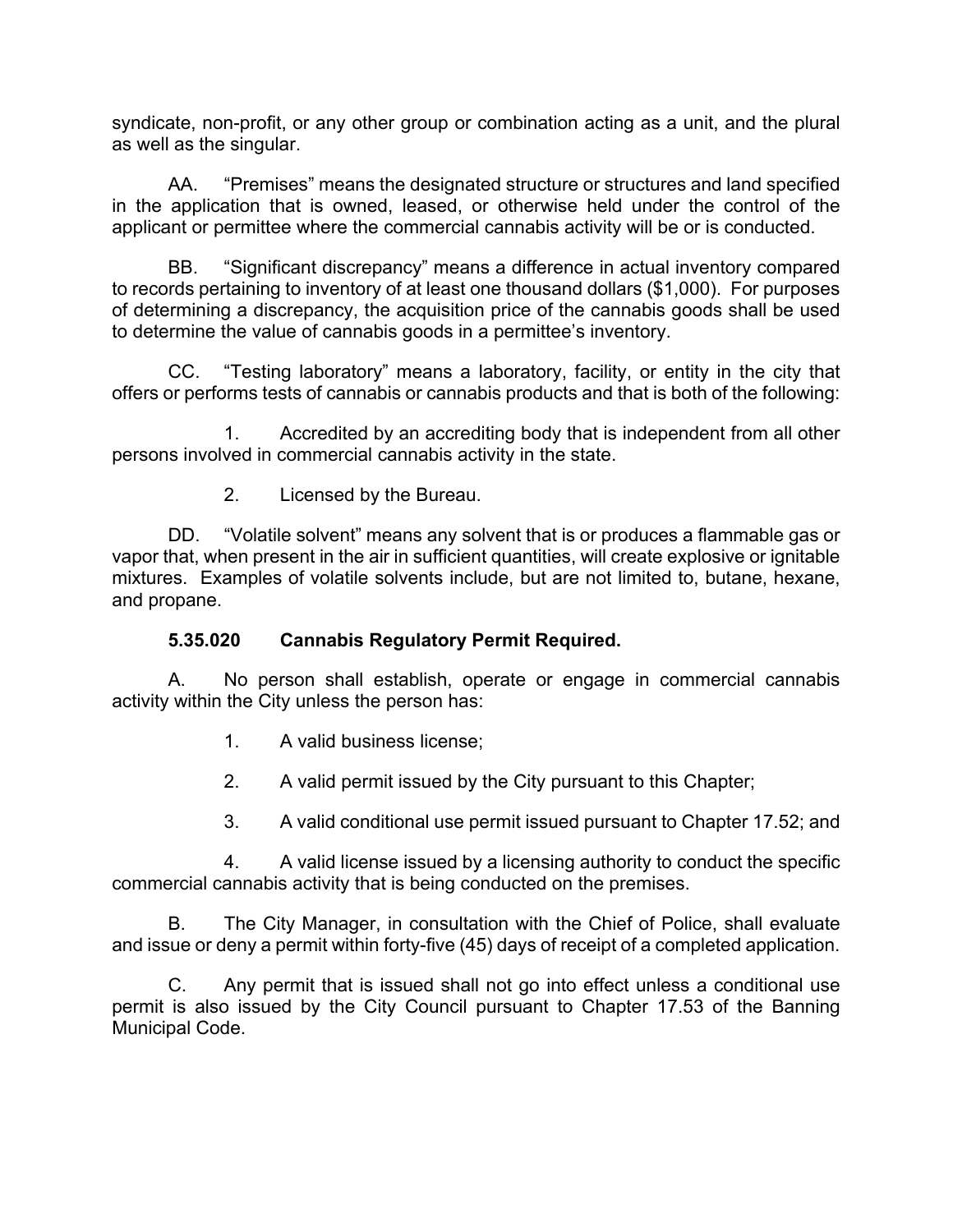### **5.35.030 Cannabis Regulatory Permit – Fees and Term.**

A. No permit shall be issued unless the applicant pays the nonrefundable application fee and a nonrefundable permit fee in amounts to be established by resolution of the City Council.

B. A permit issued pursuant to this Chapter is valid for a term of one (1) year from the date of issuance. Renewal terms shall not exceed one (1) year.

## **5.35.040 Cannabis Regulatory Permit Application Requirements.**

A. Each cannabis business shall obtain a separate permit. Permits are nontransferable.

B. An owner of a cannabis business may apply for a permit or permit renewal by filing an application with the City Manager. Only an owner of a cannabis business may submit an application for a permit or permit renewal.

C. No person shall knowingly make a false statement of fact or knowingly omit any information that is required in an application for a permit or permit renewal.

D. The application shall be on a form approved by the City Manager and shall include, but not be limited to, the following:

1. The type of cannabis business the applicant seeks to operate in the City, and a description of the commercial cannabis activity that will be conducted on the premises.

2. Payment of a nonrefundable application fee in an amount to be established by resolution of the City Council.

3. A description of the statutory entity or business form that will serve as the legal structure for the applicant; a copy of its formation and organizing documents, including, but not limited to, articles of incorporation, certificate of amendment, statement of information, articles of association, bylaws, partnership agreement, operating agreement, and fictitious business name statement; and the name and address of its agent for purposes of service of process.

4. A list of every fictitious business name the applicant is operating under.

5. The first and last name, primary phone number, date of birth, social security number, and mailing address of each owner. If the permit is to be held in the name of a business entity, the owner shall also provide the legal name of the business.

6. The current name and primary and secondary telephone numbers and email addresses of at least one twenty-four (24) hour on-call manager to address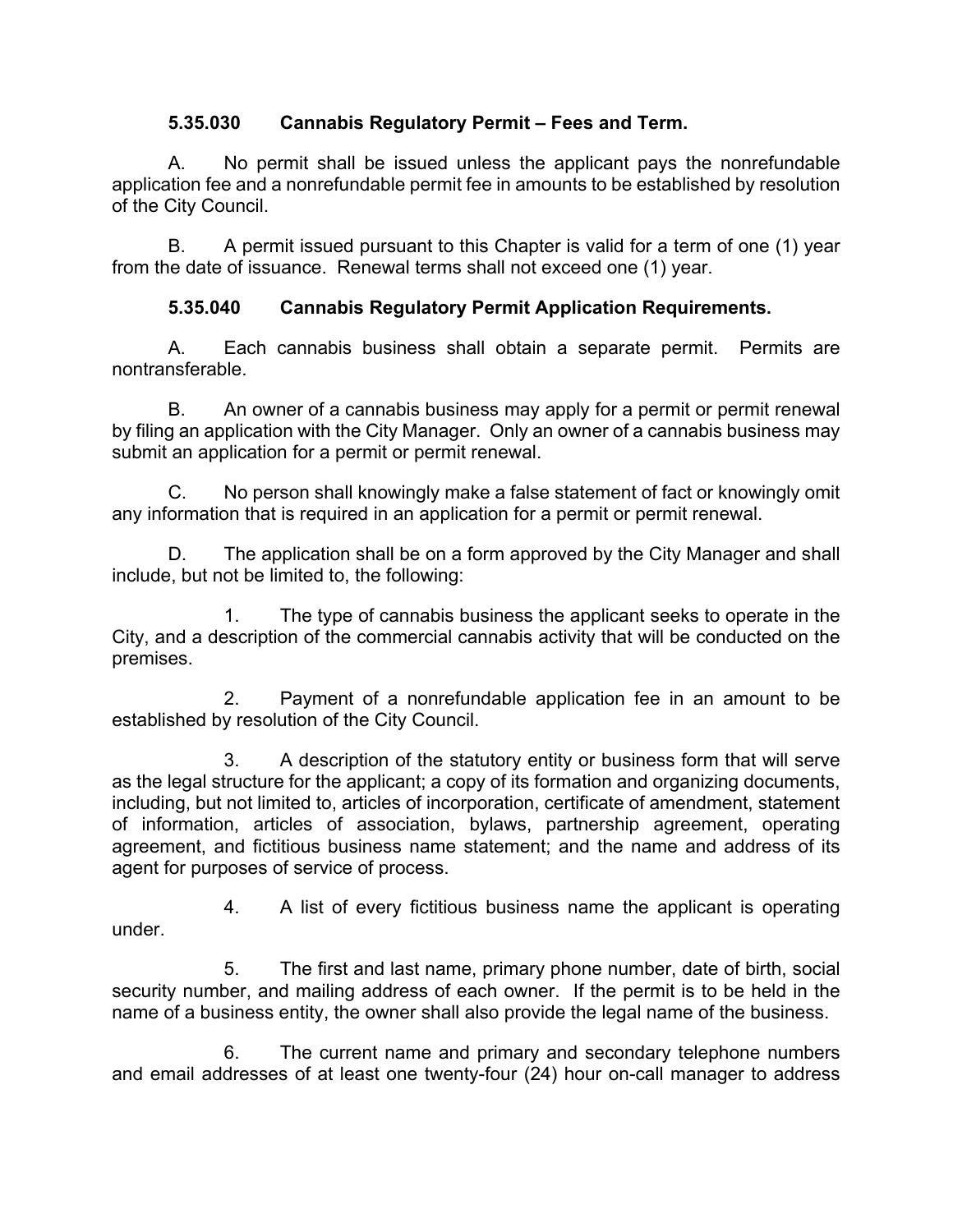and resolve complaints and to respond to operating problems or concerns associated with the cannabis business.

7. If applicable, the business trade name ("DBA") of the applicant.

8. A list of the license types and the license numbers issued by any licensing authority that the applicant holds, including the date the license was issued, the date the license will terminate and the licensing authority that issued the license.

9. Whether the applicant, or any owners, has been denied a license or has had a license suspended or revoked by any licensing authority. The applicant shall identify the type of license applied for, the name of the licensing authority that denied the application, and the date of denial.

10. The assessor's parcel number and the physical address of the premises where business will be conducted, the telephone number for the premises, and the website address and email address of the applicant's business. If the business will be conducted on a lot that is vacant at the time that the application is submitted, then the applicant shall amend the application at such time that a physical address and telephone number is issued for the cannabis business.

11. The cannabis business' federal employer identification number.

12. The physical address of any other premises owned or operated by the applicant and a brief summary of the business operations at each premises.

13. A complete list of every individual, who is not an owner,that has a financial interest in the cannabis business.

14. A complete list of every owner of the cannabis business. Each individual named on this list shall submit the following information:

- a) The full name of the owner.
- b) The owner's title within the applicant entity.
- c) The owner's date of birth and place of birth.

d) The owner's social security number or individual taxpayer identification number.

e) The owner's mailing address.

f) The owner's home, business, or mobile telephone

number and email address.

g) The owner's current employer.

h) The owner's percentage of ownership interest held in the applicant entity.

i) Whether the owner has an ownership or a financial interest in any other cannabis business licensed by a licensing authority.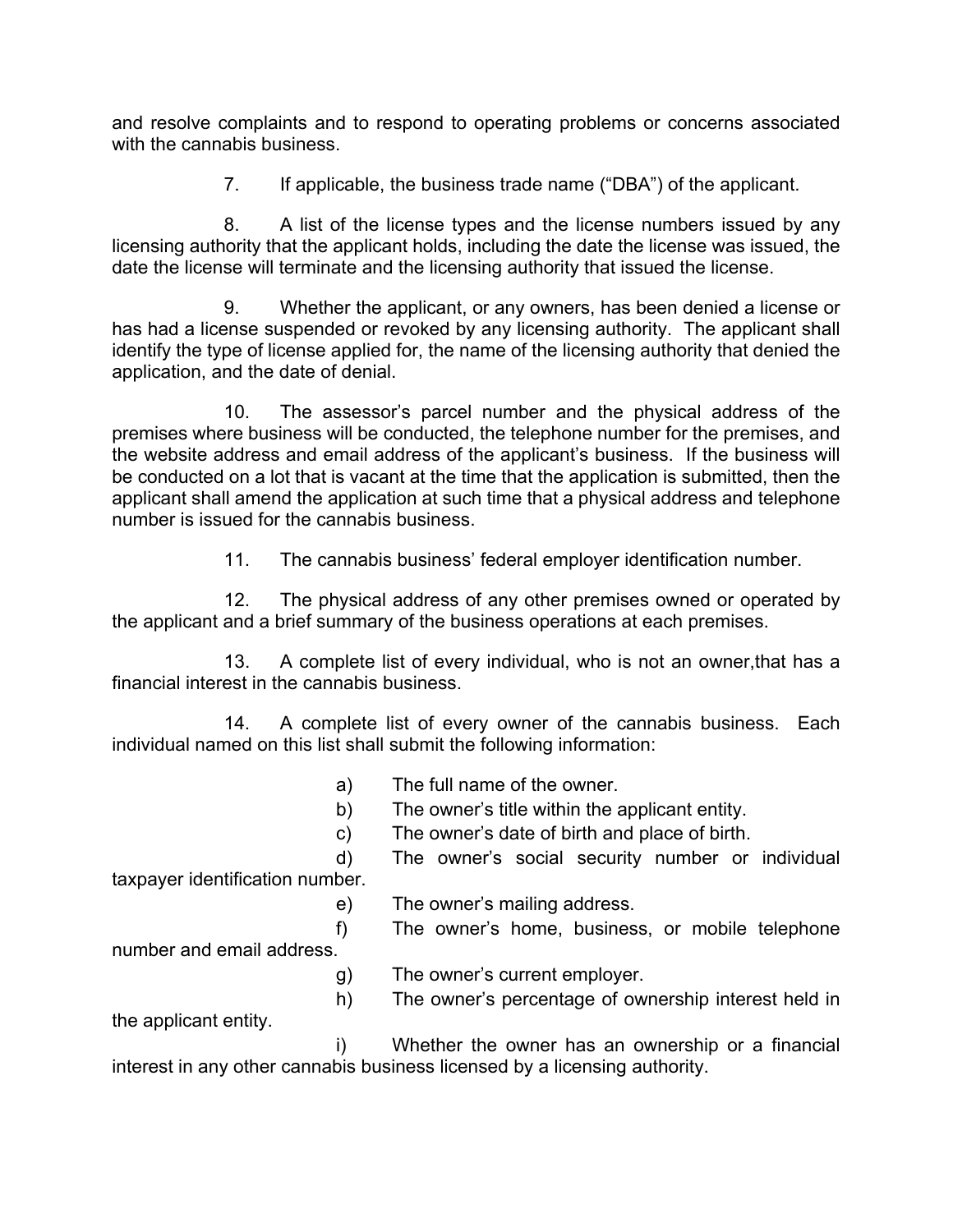j) A copy of the owner's government-issued identification that includes the name, date of birth, physical description and picture of the owner.

k) A copy of the DOJ and NCIC fingerprint background check for each owner procured through the Banning Police Department.

I) If applicable, a copy of any certificate of rehabilitation issued under Penal Code section 4852.01 or dismissal issued pursuant to Penal Code section 1203.4 or 1203.41.

m) If applicable, a detailed description of any suspension or revocation of a cannabis related license or sanctions for unlicensed or unlawful cannabis activity by a state or local governmental agency against the applicant or any of its owners or any business entity in which the applicant or any of its owners was an owner or officer within the five (5) years immediately preceding the date of the application.

n) If applicable, a detailed description of any civil and/or criminal suit and/or judgment relating to unlawful cannabis activity against the applicant or any of its owners or a business entity in which the applicant or any of its owners was an owner or officer within the five (5) years immediately preceding the date of the application.

15. A list of all owners, managers, and employees that are authorized to carry concealed weapons.

16. A written, notarized statement from the owner of the property where the cannabis business will operate evidencing unqualified consent to the applicant operating a cannabis business on the property. The statement must specify the street address (unless the property is a vacant lot) and assessor's parcel number for the premises. The statement shall also contain the name, business address, email address and telephone number of the property owner(s) (whether business entity or individual). If applicable, a copy of the rental agreement shall also be provided.

17. If the applicant is the landowner upon which the premises is located, a copy of the title or deed to the property.

18. Evidence that the cannabis business will be compliant with the location restrictions set forth in Business and Professions Code section 26054(b) and the zoning restrictions set forth in Title 17 of the Banning Municipal Code.

19. A premises diagram which meets the requirements set forth in Section 5006 of Title 16 of the California Code of Regulations, as the same may be amended from time to time.

20. A detailed security plan outlining the measures that will be taken to ensure the safety of persons and property on premises of the cannabis business. The security plan must be prepared by a licensed security company or individual licensed by the state. The license number shall be on the face of the security plan.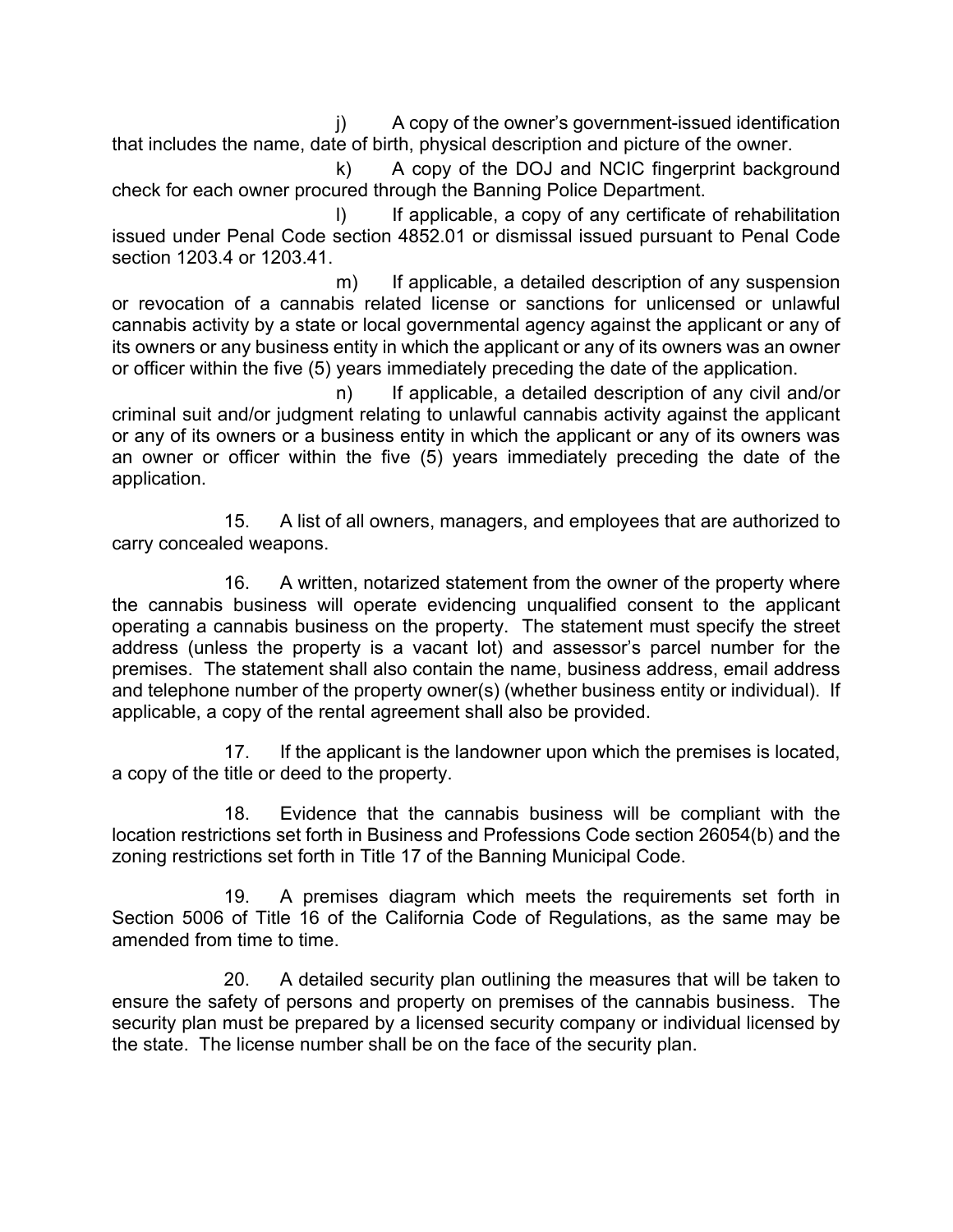21. A detailed plan describing the air treatment system, or other methods which will be implemented to completely prevent odors generated from cannabis from being detected outside the buildings on the cannabis business site.

22. The proposed hours of operation.

23. Authorization and consent for City staff and the Police Department to seek verification of the information contained within the application.

### 24. An agreement whereby the applicant:

a) Releases the City of Banning, its agents, officers, elected officials, employees and attorneys, from any and all claims, injuries, damages or liabilities of any kind arising from any repeal or amendment of this Chapter or any other provision of the Banning Municipal Code, and any arrest or prosecution of the applicant or its managers, agents, employees, members or volunteers for violation of state or federal laws; and

b) Defends, indemnifies and holds harmless the City of Banning, and its agents, officers, elected officials, employees, and attorneys from and against any and all claims or actions brought by adjacent or nearby property owners or any other parties for any damages, injuries or other liability of any kind arising from operations at the cannabis business.

25. Attestation to the following statement: Under penalty of perjury, I hereby declare that the information contained within and submitted with the application is complete, true and accurate. I understand that a misrepresentation of fact, whether intentional or not, is cause for rejection of this application, denial of the permit, or revocation of a permit issued.

D. Nothing in this section is intended to limit the City Manager's ability to request additional information the City Manager deems necessary or relevant to determining an applicant's suitability for a permit or renewal of a permit. An applicant shall provide any additional information requested by the City Manager no later than seven days after the request, unless otherwise specified by the City Manager.

### **5.35.050 Additional Application Requirements**

In addition to requirements set forth in Section 5.35.040 above, an application shall also include the following, as applicable:

A. Cannabis Cultivation Facilities. An application to operate a cannabis cultivation facility shall also contain the following information:

1. A site plan and floor plan prepared by a registered civil engineer clearly identifying that the proposed canopy space is a minimum of 10,000 square feet in size, and a maximum of 22,000 square feet in size, and that the cultivation activities will occur indoors only.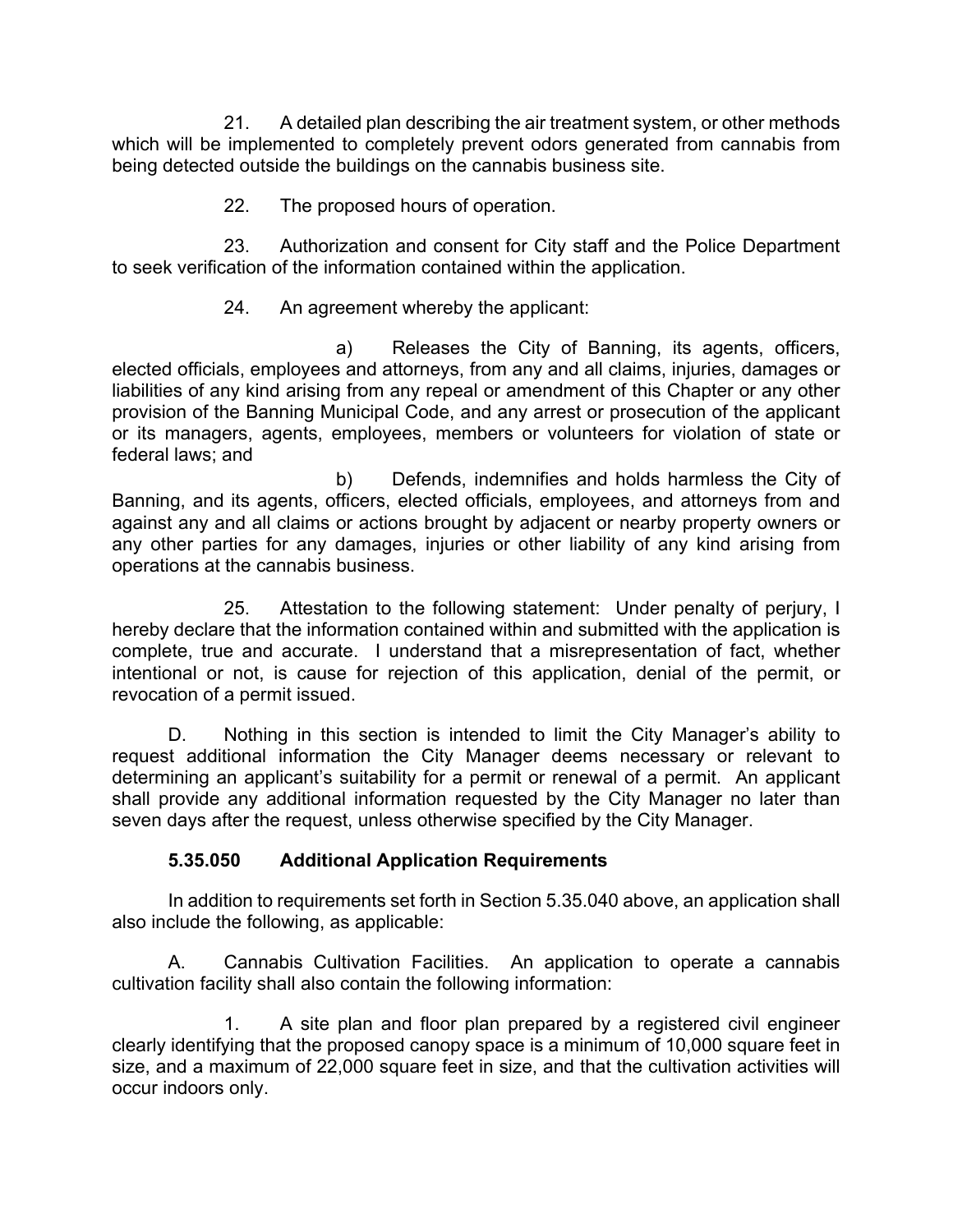B. Cannabis Manufacturing Facilities. An application to operate a cannabis cultivation facility shall also contain the following information:

1. A detailed description of the manufacturing activity that will be conducted on the cannabis business including the type of activity that will be conducted (extraction, infusion, packaging, labeling), a description of the extraction and/or infusion methods, and the types of products that will be manufactured, packaged and labeled. The description must include a statement that volatile solvents will not be used by the manufacturing facility.

C. Cannabis Laboratory Testing Facilities. An application to operate a cannabis cultivation facility shall also contain the following information:

1. Proof of ISO/IEC 17025 accreditation by an accrediting body that is independent from all other persons involved in commercial cannabis activity in the state.

### **5.35.060 Decision on Cannabis Regulatory Permit.**

A. The City Manager, in consultation with the Police Chief, shall evaluate the application and determine whether to approve or deny the permit or permit renewal application. The City Manager shall deny a permit application or the renewal of a permit application if he or she determines that one or more of the following conditions exist:

1. The applicant has not paid all fees required for consideration of the application.

2. The application is incomplete, filed late, or is otherwise not responsive to the requirements of this Chapter.

3. The application contains a false or misleading statement or omission of a material fact.

4. The applicant, or any owner or person with a financial interest in the cannabis business, is not at least twenty-one (21) years old.

5. The applicant, or any owner or person with a financial interest in the cannabis business, has unpaid and overdue administrative penalties imposed for violations of the Banning Municipal Code.

6. The applicant, or any owner or person with a financial interest in the cannabis business, has an unpaid civil judgment imposed for violation(s) of the Banning Municipal Code.

7. The applicant, or any owner or person with a financial interest in the cannabis business is delinquent on any fee, charge for service or tax levied by the State of California or the City.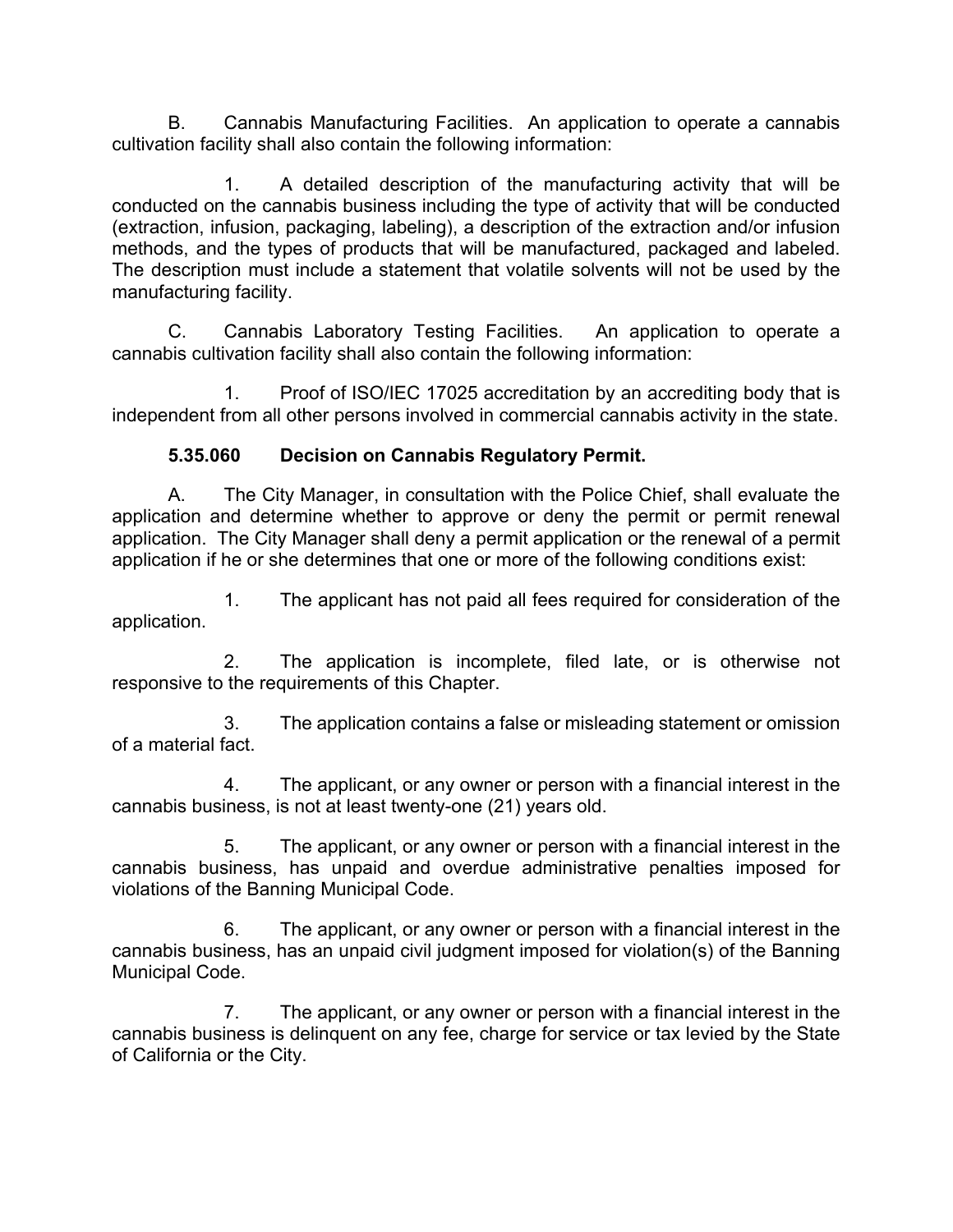8. The applicant, or any owner or person with a financial interest in the cannabis business, has, within the five (5) years preceding the date the application is filed with the City Manager, been (1) convicted of engaging in unlawful commercial cannabis activity, (2) issued an uncontested administrative citation by a city, county, or city and county for engaging in unlawful cannabis-related activity, or (3) been the subject of a lawsuit for engaging in unlawful cannabis-related activity in which the applicant or owner was not the prevailing party.

9. The applicant, or any owner or person with a financial interest in the cannabis business, has been denied a license or permit or other authorization to engage in commercial cannabis activity by a state or local licensing or permitting authority.

10. The applicant, or any owner or person with a financial interest in the cannabis business is employed by the City's police department or the City's Community Development Department.

11. The applicant, or any of owner or persons with a financial interest in the cannabis business, has been convicted of any crime set forth in Business and Professions Code section 26057(b)(4), Fish and Game Code sections 12025 or 12025.1, Penal Code section 186.22 or any other offense which is substantially related to the qualifications, functions, or duties of the cannabis business for which application is made. In determining whether such offense is "substantially related," the City Manager shall consult with the City Attorney and thereafter apply the analysis set forth in section 5017 of Title 16 of the California Code of Regulations, as the same may be amended from time to time.

12. The premises or the operation of the applicant's cannabis business, as described in its application, would fail to comply with any provision of the Banning Municipal Code, or any state law or regulation.

13. For permit renewal applications, the premises is substantially different from the diagram submitted by the applicant, in that the size, layout, location of common entryways, doorways or passage ways, means of public entry or exit, or limited access areas within the premises is not the same.

14. Operation of the cannabis business in the manner proposed poses a threat to the public health, safety or welfare, or violates any provision of this Chapter.

B. If none of the above-referenced conditions exist, the City Manager shall approve the permit application.

C. Within sixty (60) days of receiving a completed application for a permit, the City Manager shall notify the applicant in writing whether the permit application is approved or denied. If the City Manager denies the permit, the notice of denial shall set forth the reasons for denial and advise the applicant of the right to contest the denial pursuant to the procedures set forth in Section 5.35.130. Any notice required pursuant to this subsection shall be sent by certified mail, return receipt requested.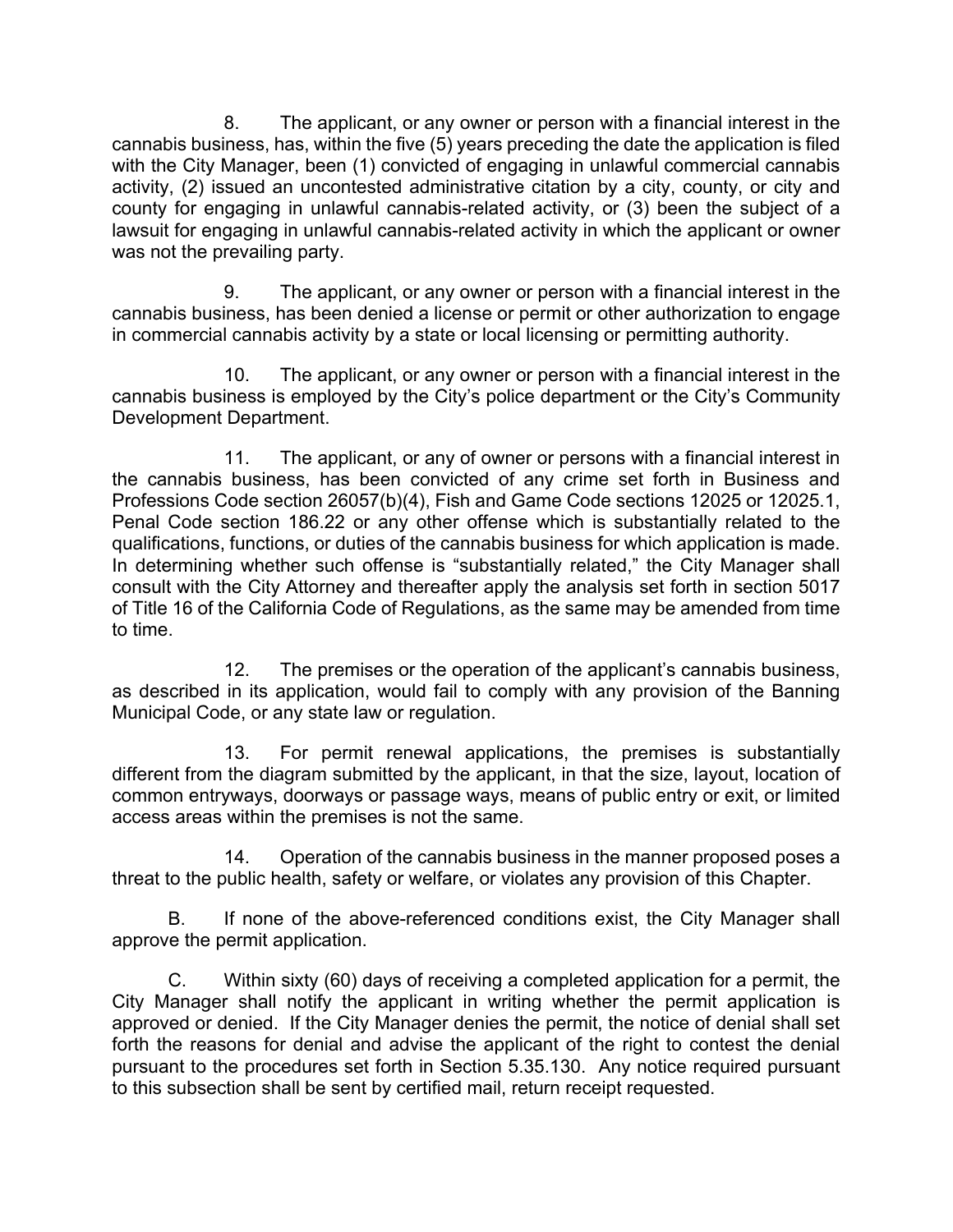### **5.35.070 Approval of Cannabis Regulatory Permit with Conditions.**

A. Upon approval of a permit or renewal of a permit, the City Manager may impose conditions in excess of the requirements set forth in this Chapter including, but not limited to, conditions relating to the operation of any cannabis business and restrictions relating to the deployment or use of the types of equipment used on the premises.

B. During the term of any permit, the City Manager may impose additional conditions on a permit when reasonably necessary to abate a violation of the Banning Municipal Code or to protect the public health, safety or welfare.

C. Review of any decision by the City Manager to impose additional conditions on a permit pursuant to this section shall be pursuant to Section 5.35.130.

### **5.35.080 Cannabis Regulatory Permit Renewal.**

A. To renew a permit, a completed permit renewal form, payment of the permit renewal application fee, payment of the permit fee, and, if applicable, the late fee required by subsection D of this section shall be received by the City no earlier than sixty (60) calendar days before the expiration of the permit and no later than 5:00 p.m. on the last business day before the expiration of the permit. Failure to receive a notice for permit renewal does not relieve a permittee of the obligation to renew all permits as required.

B. An application for a permit renewal shall contain the following:

1. The name of the permittee. For a permittee who is a business entity, the permittee shall provide the legal business name of the applicant.

- 2. The permit number and expiration date.
- 3. The permittee's address of record and premises address.

4. An attestation that all information provided to the City in the original application for a permit is accurate and current.

C. In the event the permit is not renewed prior to the expiration date, the permittee shall not engage in commercial cannabis activity until the permit is renewed.

D. A permittee may submit a permit renewal application up to thirty (30) calendar days after the permit expires. In addition to the application fee for renewal of the permit, the permittee submitting a renewal application pursuant to this subsection shall pay a late fee in an amount established by resolution of the City Council. The payment of a late fee shall not be grounds for a defense against prosecution or enforcement of the Banning Municipal Code on the basis that the permittee operated a cannabis business without a valid or unexpired permit nor shall it be considered as a setoff to any assessment, fine, penalty or recoupment of costs of enforcement attributable to said violation.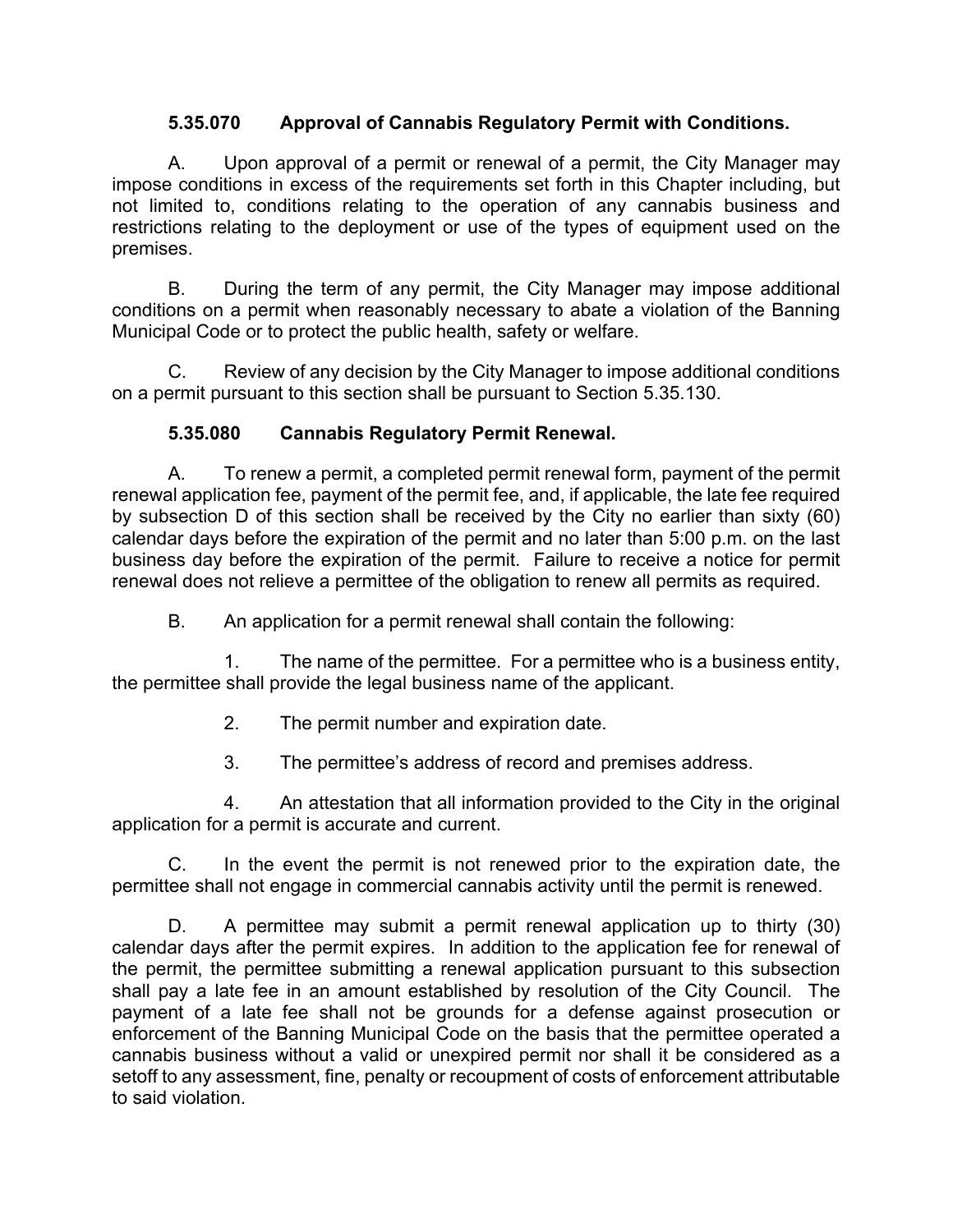E. A permit that has expired and has not been renewed within thirty (30) calendar days after expiration shall be deemed to have been forfeited.

F. Review of any decision by the City Manager to deny a request to renew a permit shall be pursuant to Section 5.35.130.

### **5.35.090 Premises.**

A. A permittee shall not, without the prior written approval of the City Manager, make a physical change, alteration, or modification of the premises that alters the premises or the use of the premises from the premises diagram filed with the permit application. Material or substantial changes, alterations or modifications requiring approval include, but are not limited to, the removal, creation, or relocation of a common entryway, doorway, passage, or a means of public entry or exit, when such common entryway, doorway or passage alters or changes limited-access areas within the premises.

B. A permittee whose premises is to be materially or substantially changed, modified, or altered is responsible for filing a request for premises modification with the City Manager. The request shall be in writing and include:

1. A new premises diagram that conforms to the requirements set forth in Section 5006 of Title 16 of the California Code of Regulations.

2. A fee in an amount to be established by resolution of the City Council.

3. Any additional documentation or information that the City Manager deems necessary to consider the request.

C. A permittee shall not sublet the premises.

# **5.35.100 Notification of Criminal, Civil or Administrative Action.**

A. A permittee shall ensure that the City Manager is notified in writing of the criminal conviction of a permittee, owner, or employee or when a permittee, owner, or employee has been charged with a criminal offense. Notice shall either be by mail or electronic mail and shall occur within forty-eight (48) hours of the conviction or charge. The written notification shall include the date of conviction or charge, the court docket number, the name of the court in which the permittee was convicted or charged, and the specific offense(s) for which the permittee was convicted or charged.

B. A permittee shall ensure that the City Manager is notified in writing of a civil penalty or judgment rendered against the permittee or any owner either by mail or electronic mail, within forty-eight (48) hours of delivery of the verdict or entry of judgment, whichever is earlier. The written notification shall include the date of verdict or entry of judgment, the court docket number, the name of the court in which the matter was adjudicated, and a description of the civil penalty or judgment rendered against the permittee.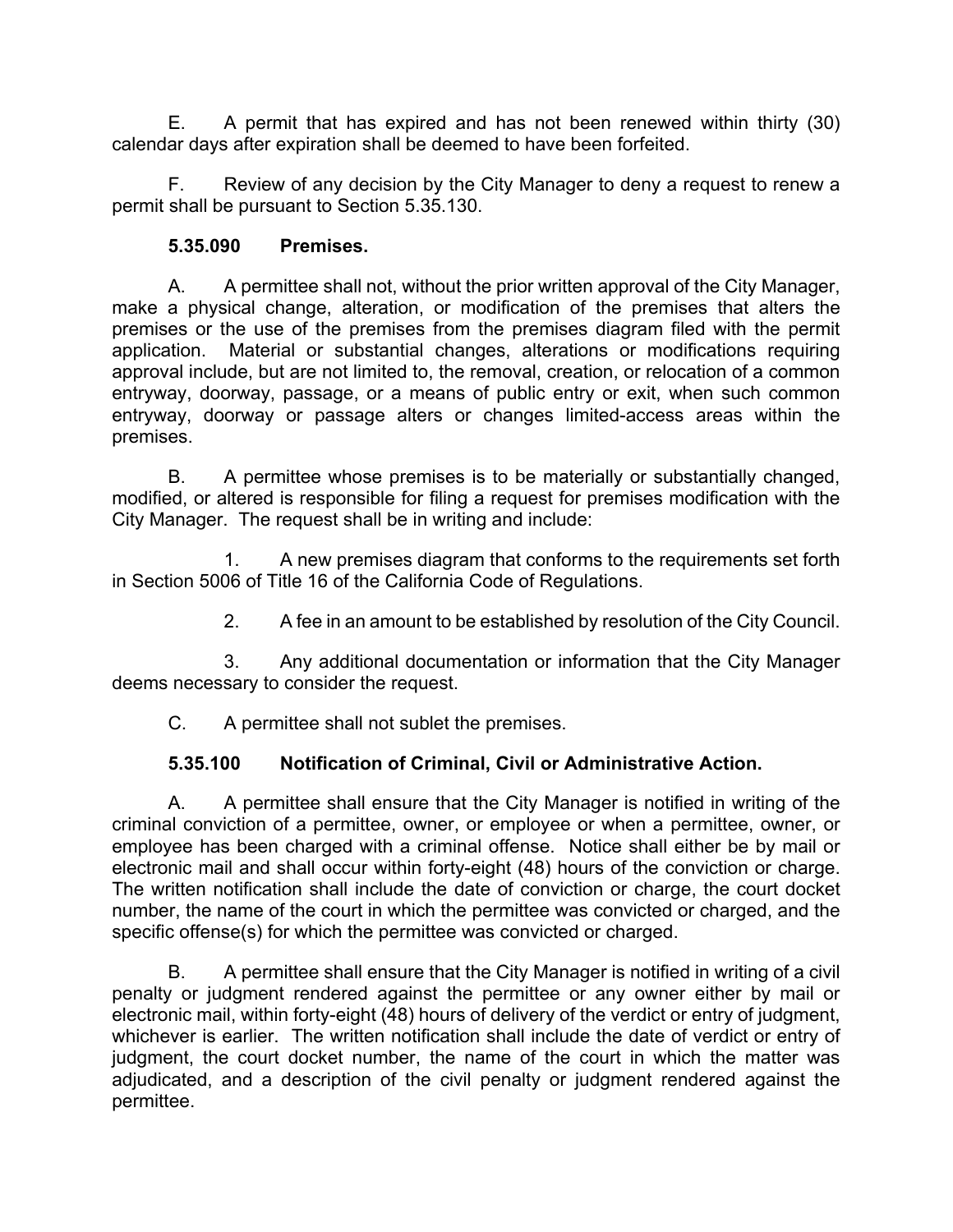C. A permittee shall ensure that the City Manager is notified in writing of the revocation or suspension of a license or other authorization for a cannabis business issued by a licensing authority within forty-eight (48) hours of receiving notice of the revocation. The written notification shall include the name of the licensing authority involved, a written explanation of the proceeding or enforcement action, and the specific violation(s) that led to revocation or suspension.

# **5.35.110 Notification of Theft, Loss, or Criminal Activity.**

A. A permittee shall notify the City Manager and the Chief of Police within twenty-four (24) hours of discovery of any of the following situations:

1. The permittee discovers a significant discrepancy in its inventory.

2. The permittee becomes aware of, or has reason to suspect, diversion, theft, loss or any other criminal activity pertaining to the operations of the permittee by any owner, person with a financial interest in the cannabis business, employee, agent or volunteer of the cannabis business or by any third party.

3. The permittee becomes aware of, or has reason to suspect, any breach of security.

B. The notification required by this Section shall be in writing and include the date and time of discovery of the occurrence of the theft or loss, the date of the occurrence of the theft or loss and a description of the incident including, when applicable, the items that were taken or lost.

### **5.35.120 Suspending, Modifying, or Revoking Permits.**

A. The City Manager may suspend, modify, further condition or revoke any permit pursuant to the provisions of this Chapter for any of the following reasons:

The permittee, or any of its owners, has violated a term or condition of its permit issued pursuant to this Chapter or a term or condition of a license issued by a licensing authority.

2. The permittee, or any of its owners, has violated the Banning Municipal Code or the laws or regulations of the state.

3. The permittee or any other person performed work as an employee or volunteer or acquired a financial interest in the applicant as an owner without first undergoing fingerprinting and a DOJ/NCIC background check.

4. The permittee failed to pay a fine or administrative penalty when due.

5. The permittee failed to take reasonable steps, as defined in Section 5808 of Title 16 of the California Code of Regulations, as the same may be amended from time to time, to correct nuisance conditions on the premises, including the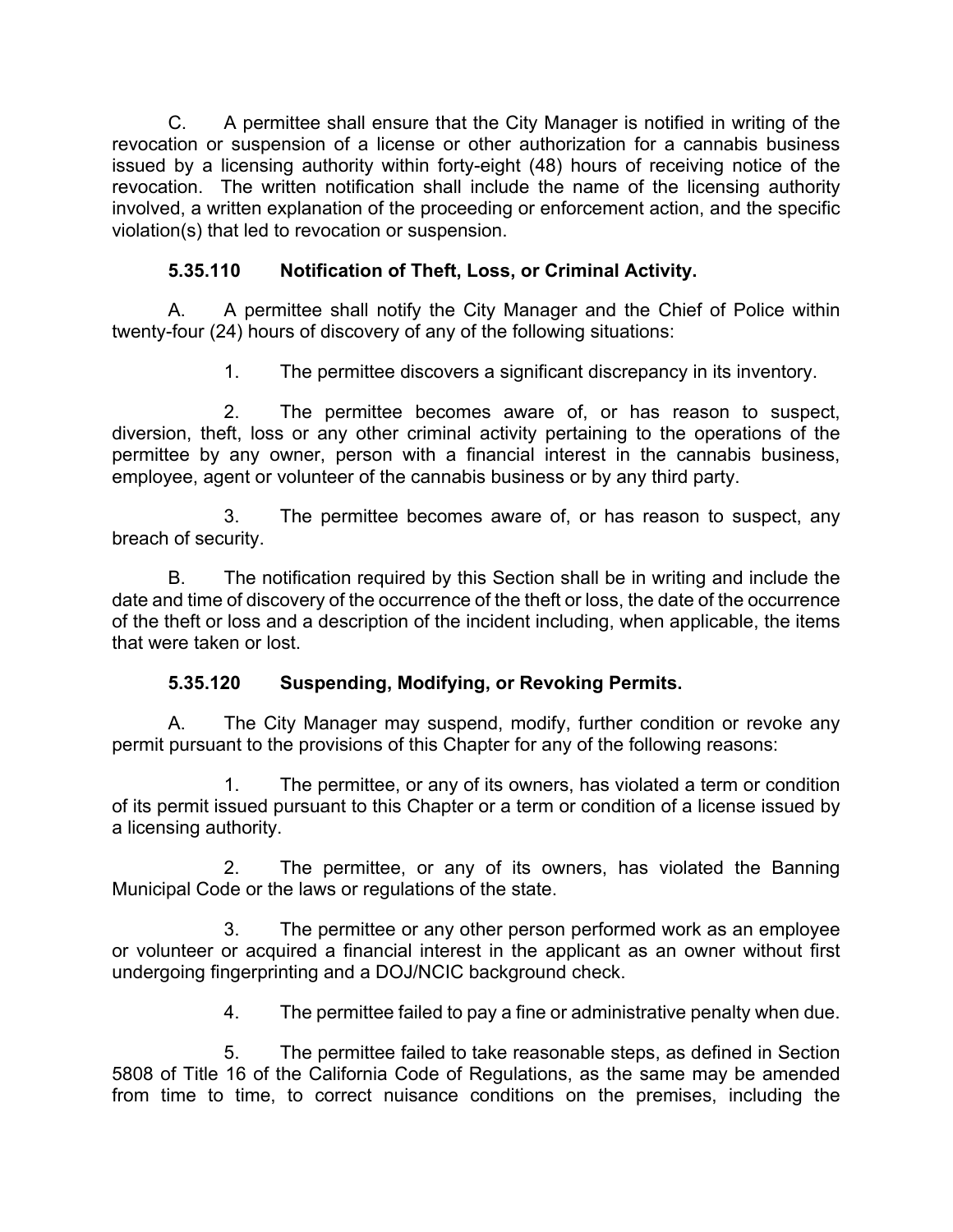immediately adjacent area that is owned, leased, or occupied by the permittee, within a reasonable time after receipt of notice to abate the condition.

6. The permittee knowingly engaged in the illegal sale, or negotiations for the sale, of controlled substances, as defined in Section 5805 of Title 16 of the California Code of Regulations, upon the premises. Successive sale, or negotiations for sale, over any continuous period of time shall be deemed evidence of permission.

B. A permittee whose permit has been suspended shall conspicuously display a notice on the exterior of the permittee's premises for the duration of the suspension, and ensure that the notice remains continuously in place for the time specified. The notice shall be in at least twenty-four (24) point type and provide as follows:

### **NOTICE OF SUSPENSION**

THE CANNABIS REGULATORY PERMIT ISSUED FOR THIS PREMISES HAS BEEN SUSPENDED FOR VIOLATION OF THE BANNING MUNICIPAL CODE

C. A permittee whose permit has been revoked shall conspicuously display a notice on the exterior of the premises indicating that the permit has been revoked. The notice shall remain continuously on the premises for at least fifteen (15) calendar days. The notice shall be in at least twenty-four (24) point type and provide as follows:

# **NOTICE OF REVOCATION**

THE CANNABIS REGULATORY PERMIT ISSUED FOR THIS PREMISES HAS BEEN REVOKED FOR VIOLATION OF THE BANNING MUNICIPAL CODE

D. Action taken by the City Manager with respect to the suspension, modification, or revocation of a cannabis regulatory permit shall be final and conclusive. Any permit aggrieved by the suspension, modification or revocation of a cannabis regulatory permit may obtain review of such decision by appeal to the City Council pursuant to Section 5.35.130.

# **5.35.130 Initiation of Discipline and Appeals.**

A. The City Manager may initiate suspension or revocation proceedings or impose additional conditions on a permittee by sending written notice to the permittee of the disciplinary action and grounds for the action by certified mail return receipt requested, to the permittee's business address, as set forth in the permit. The notice shall inform the permittee of its right to appeal the determination of the City Manager by sending written notice of appeal and the grounds for such appeal to the City Manager no later than ten (10) calendar days after the date in which the notice of suspension, revocation or intention to impose additional conditions was mailed. Failure to timely appeal shall result in a forfeiture of the right of appeal, and the determination of the City Manager shall be final.

B. If an application for a permit was denied by the City Manager, the applicant shall have ten (10) calendar days from the date the notice of the disposition was deposited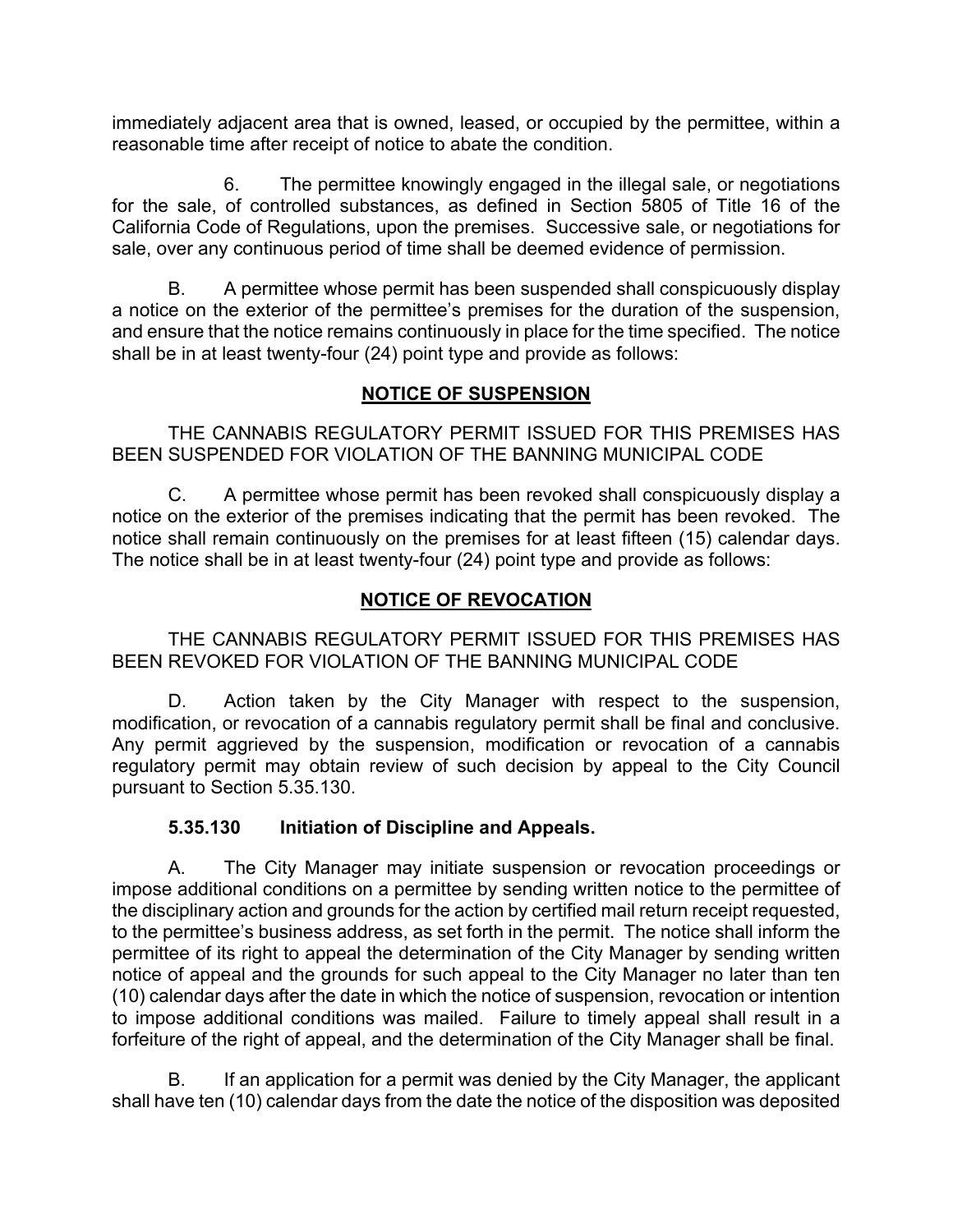in the mail within which to appeal the denial of the application to the City Council. If the tenth calendar day falls on a day the City is closed, the time shall be extended to the next business day.

C. The appeal shall be submitted in writing to the City Clerk. Upon receipt of a timely notice of appeal, that is accompanied by the appropriate filing fee in an amount set by resolution of the City Council, the City Clerk shall set the matter for hearing. Unless continued for good cause demonstrated, appeals shall be heard by the City Council within sixty (60) calendar days of the date notice of appeal was received by the Clerk. If an appeal is timely and properly filed together with the filling fee, any suspension or revocation is stayed during the pendency of the appeal.

D. If the appeal is timely and properly filed together with the filing fee, the City Clerk shall mail notice of the date, time and place of a hearing before the City Council to the applicant at least ten (10) days prior to the hearing. The hearing shall be commenced at the earliest possible date authorized by law.

E. After considering all of the testimony and evidence submitted at said hearing, the City Council shall decide the appeal based upon a preponderance of the evidence and issue written findings of fact no later than ten (10) days after the hearing. Hearings before the City Council shall not be bound by formal rules of evidence. Hearsay evidence may be received; however, in no event shall a decision be based solely on hearsay evidence.

F. Within five (5) business days after the City Council acts on the appeal, the City Clerk shall send to the applicant, by certified mail, return receipt requested, written notice of the disposition of the appeal.

G. Any permittee aggrieved by the decision of the City Council may obtain review of the order within ninety (90) days of notice by filing with the Riverside County Superior Court a petition for review pursuant to California Code of Civil Procedure section 1094.5. For purposes of this subsection, notice shall be the date that the decision of the City Council is mailed by first-class mail, postage prepaid, with a certificate of mailing.

#### **5.35.140 Non-Disciplinary Modification of Cannabis Regulatory Permit.**

A. The City Manager may eliminate, modify or add to any condition imposed on a permittee when he or she deems such action reasonably necessary to protect the health, safety or welfare of the public or to otherwise secure compliance with the requirements set forth in the Banning Municipal Code. The action taken on the permit and the grounds for such action shall be made in writing and sent by certified mail return receipt requested to the permittee's business address, as set forth in the permit.

B. The action by the City Manager taken pursuant to this Section may be made in conjunction with disciplinary action, in lieu of disciplinary action, or independent of disciplinary action.